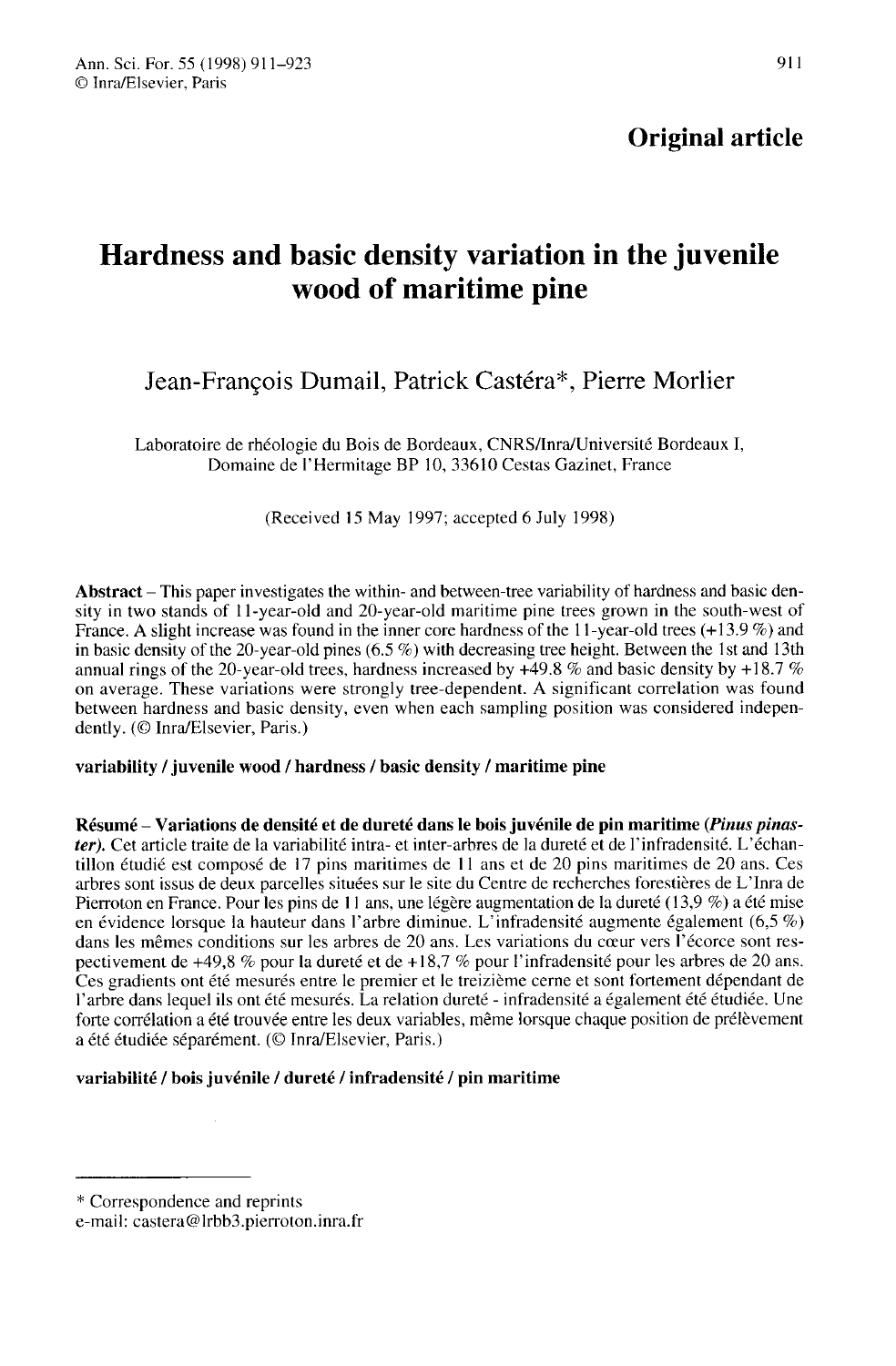## 1. INTRODUCTION

It has been widely accepted that prod ucts sawn from the juvenile zone of plantation-grown pines show significantly different properties than those sawn from the mature zone. Strength and density have been found to decrease in the fibre direction, both of which affect potential utilization in load bearing. The dimensional stability of beams has also been shown to be affected by the presence of juvenile wood [3], leading to distortions during drying (twist, warp and bow) and service.

Extensive research has been carried out to upgrade the quality of timber from fastgrown species, e.g. Radiata pine and Loblolly pine, especially through genetic selection of trees, process adjustment and the design of new products. However, little is known about the juvenile wood of maritime pine though intensive forest management (use of genetically improved material, fertilization and dynamic silvicultural treatments) results in a reduction of stand rotation from 70 to 40 years. Timber and wood prod ucts marketed from maritime pine fastgrown logs contain a larger proportion of juvenile wood than ever before, and the quality, strength and stability of floors, boards and plywood made from maritime pine wood (around 30 % of the maritime pine wood production) will probably suffer from this increase in juvenile wood percentage.

This paper presents some results concerning basic density and hardness in young maritime pine trees. Effect of height and radial patterns are shown as well as the between-tree variation of these gradients. The main objective is to complete a database on maritime pine wood variability which can be used in modelling wood and woodbased products.

Variation patterns in basic density have been found for many fast-grown species [ 13, 21]. Wilkes [19] found a radial gradient of approximately 40 % (based on the value measured in the first two annual rings) between the pith and the 20th annual ring at breast height in Radiata pine. This variation was similar to that shown by Bendtsen and Senft [3] on Loblolly pine. In the inner rings of the same species, Megraw [13] measured an increase of 15 % in basic density when the height in the tree decreased from 5 to 0.3 m. However, these within-tree pat terns cannot easily be described by a general model, since they are dependent on the species and often on the tree itself [1, 10]. Dumail [8] found a decrease in wood density of maritime pine from the pith to the sixth annual ring, followed by an increase of about 20 %. These variations in density are related to those of several determinants. As stated by Boyd [4] "Density is determined by a series of interacting factors, which may be widely and independently variable. These include cell shape, wall thickness, relative amounts of earlywood and latewood in the annual growth rings, mean intensity of lignification for radial and tangential walls, and total extractive content.".

One can suppose that hardness variability is very dependent on that of density, since these properties are strongly related. Doyle and Walker [7] found a strong increase in the wedge hardness when air-dry density increased from  $0.141$  to 1.274 (figure 1). Ylinen [20] suggested a linear relationship<br>between Brinell hardness  $(H_b)$  and air-dry<br>density  $(AD)(H = -14.54 + 66.42 A D)$  for between Brinell hardness  $(H_b)$  and air-dry<br>density (AD)  $(H_b = -14.54 + 66.42$  *AD*) for species whose density was ranging from 0.3 to 0.8. But according to Doyle and Walker [7], the anatomical structure is also responsible for variations in hardness. The special anatomy of juvenile wood could thus lead to a special hardness-density relationship in this zone.

Generally, the other determinants are thought to be dependent on the parameters of the hardness test itself (shape of the indentation tool, speed of loading and depth of penetration) and especially the way in which wood failure is induced during testing. Numerous hardness tests are commonly used. Monnin test (AFNOR) is performed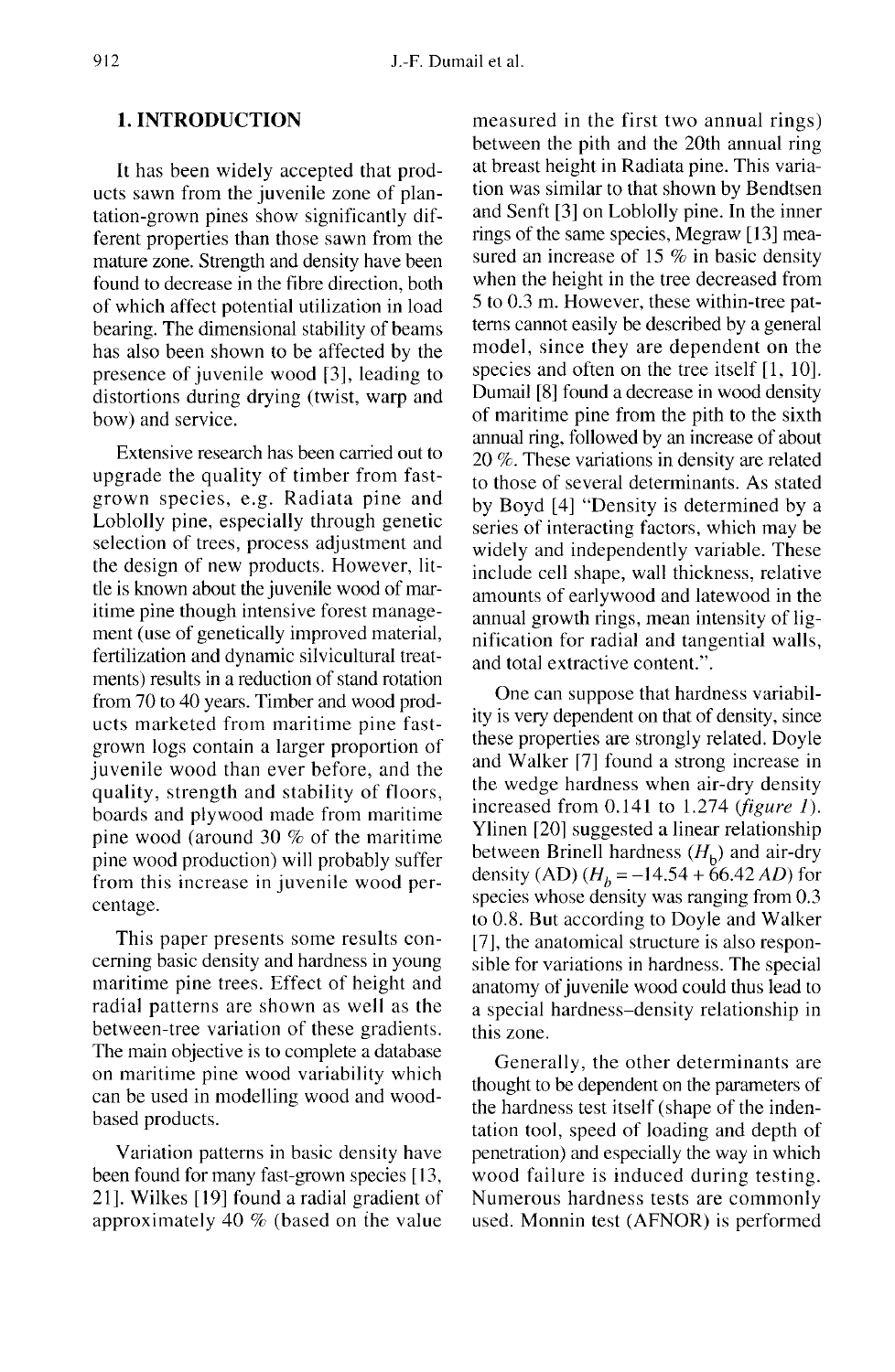

Figure 1. Relationship between wedge hardness and air-dry density. Based on Doyle (1980) values: each square point represents approximately ten specimens of the same species. Doyle and Walker [7] have given the following relationships based on these values:  $H_w = -18.288 + 0.0701$  AD,  $r^2 = 0.89$ <br>or  $H_w = -1.545 + 0.0122$  AD +  $4E^{-5}$  AD<sup>2</sup>,  $r^2 = 0.94$ . Means from this study are represented by filled circles.

by pressing a 30-mm diameter cylinder under a constant load of 1 960 N. ASTM [2] suggests the measure of the hardness modulus (Equivalent Janka Ball test). A ball  $(\phi11.28 \text{ mm})$  is indented in the specimen until the penetration has reached 2.5 mm. The slope of the force-penetration curve is defined as the hardness modulus. The Brinell hardness is measured in Japan (JIS) with a 10-mm diameter ball indented until the penetration has reached  $1/\pi$  mm. Doyle and Walker [6, 7] designed a test using a wedge with an angle of  $136^{\circ}$  (figure 2a). This method has numerous advantages and was chosen for the following study. Furthermore, the wedge hardness  $H_w$  value can be roughly related to the Janka Hardness  $H_i$  by using the relation  $H_w = 9.834 + 0.054 H_j + 0.0016 H_j^2$ ,  $r^2 = 0.83$ .

## 2. MATERIALS AND METHODS

### 2.1. Preparation of the specimens

This study has been carried out on two samples of maritime pine trees: the first sample was composed of seventeen 11-year-old trees collected in a stand managed by AFOCEL (Association Forêt Cellulose). These trees were harvested during the first thinning of the stand. The second sample consisted of twenty 20-year-old trees which were chosen in an experimental stand of Inra (Institut national de la recherche agronomique), and would therefore be rcpre-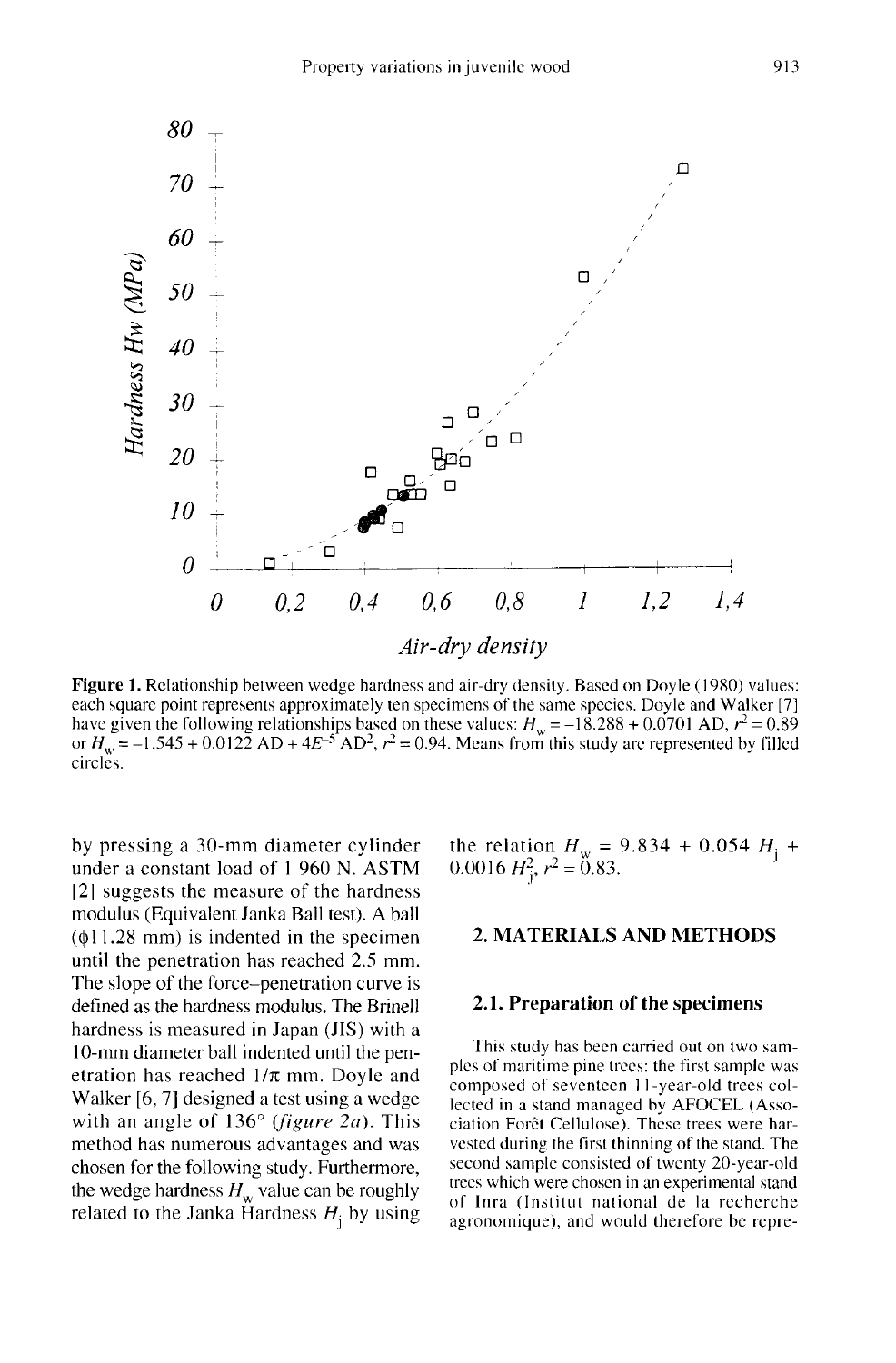

**Figure 2.** Principle of the wedge hardness test. a) Indentation of the sample by the wedge. b) Typical load-projected area curve.

sentative of the second thinning in current management practices. Both stands were located at the Forest research centre of Inra Pierroton in the south-west of France, so that the soils were similar. The criteria for the choice of the trees were straightness, verticality and diameter at breast height (DBH). Leaning maritime pine trees usually have large amounts of compression wood and thus were not chosen. The trees in both samples were selected randomly in the lower, average and upper diameter classes of the respective stands. Therefore, a variability in growth rate was introduced as a possible source of variation in wood properties in the juvenile core.

Two logs were cut from each tree, one in the crown and one near the base of the stem. In the 11-year-old trees, the top log was the third growth unit from the apical bud (approximately 6 m from the ground), whereas the butt log was the sixth growth unit (approximately 2 m high). In the 20 year-old trees the top and butt logs were chosen in the fourth and fourteenth growth units from the apical bud (approximately 14 and 5 m from the ground, respectively). The logs were cut into slabs from bark to bark (in a way that minimizes the occurrence of visually detected compression wood) and kept in green condition. Due to their small diameter, the top log slabs only provided two specimens at symmetrical positions from the pith, corresponding to the first growth rings.

The same specimens were cut from the butt log slabs, plus two extra samples in the outer rings (rings 4-6) for the 11-year-old trees. Four extra samples in the medium and outer positions (rings 4-6 and rings 9-13) were cut from the 20-yearold butt slabs. The different sampling positions were referenced as follows:

- $C<sub>1</sub>$  for top log position in 11-year-old trees,
- $C_2$  for butt log position in 11-year-old trees (inner rings),
- $C<sub>3</sub>$  for butt log position in 11-year-old trees (outer rings),
- $C_4$  for top log position in 20-year-old trees,
- $C_5$  for butt log position in 20-year-old trees (inner rings),
- $C_6$  for butt log position in 20-year-old trees (medium rings),
- $C<sub>7</sub>$  for butt log position in 20-year-old trees (outer rings).

The specimens were sanded before being measured in the fully-saturated state  $(V<sub>s</sub>: vol$ ume in the saturated state) with a digital sliding calliper to the nearest 0.01 mm. The dimensions were approximately 20 mm along the cross directions and 100 mm along the longitudinal direction. The specimens were then stabilized at 23 °C and 65 % HR and weighed as soon as the moisture content equilibrium was reached  $(W_{AD})$ : airdry weight). After testing, the samples were dried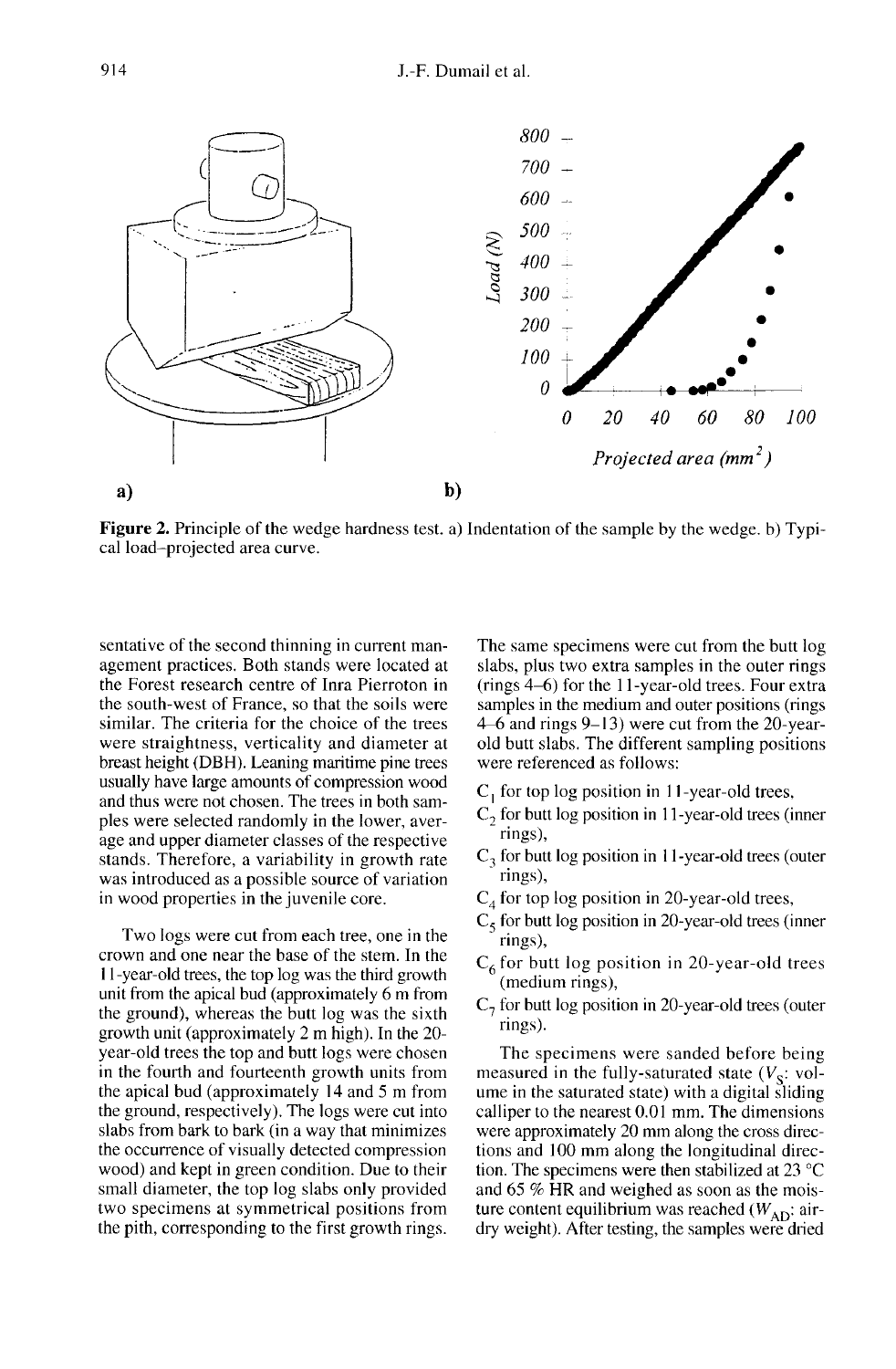at 105 °C before being weighed again ( $W<sub>D</sub>$ : ovendry weight). The basic density (BD) of the specat 105 °C before being weighed again (W<sub>D</sub>: oven-<br>dry weight). The basic density (BD) of the spec-<br>imens was then calculated ( $W_D/V_S$ ) and their<br>moisture content controlled ( $MC_{(\%)} = (W_{AD}$ at 105 °C before being weighed again ( $W_D$ : oven-<br>dry weight). The basic density (BD) of the spec-<br>imens was then calculated ( $W_D/V_S$ ) and their<br>moisture content controlled ( $MC_{(\%)} = (W_{AD} - W_D)/W_D$ ).<br>The specimens were cut in

The specimens were cut in a zone where the ring curvature was important. This was considered to have no great influence on our measurements and was neglected.

#### 2.2. Hardness parameters

The hardness test was based on the studies by Doyle and Walker [6, 7] (figure 2a). The indentation was made in the tangential direction with a wedge with an angle of 136°. The width of the wedge was greater than that of the sample. The depth of penetration was I mm. This was sufficient for deducing the slope of the load-area curve which was defined as the wedge hardness  $H_w$  (figure 2b). Since the indentations were not very deep, two of them were performed on the same sample. The smallest distance between two indentations or between an indentation and the wedge of the sample was 25 mm. The tests were<br>performed using an ADAMEL DY26 test equipment. The speed of the cross-head was  $0.5$  mm per minute. The displacement of the cross-head was used as the measure of the depth of penetration. Load and displacement were recorded during testing and the load-area curves were used for calculating the wedge hardness  $H_w$  (formula I).

$$
H_{\rm w} = \frac{\Delta L}{\Delta A} \qquad A = \frac{2wd}{\text{Tan } 22^{\circ}} \tag{1}
$$

where  $H_w$  is the wedge hardness in MPa, L the<br>load in N, A the projected area in mm<sup>2</sup>, d the<br>denth of nenetration in mm and w the width of the load in N, A the projected area in mm<sup>2</sup>, d the depth of penetration in mm and w the width of the sample in mm.

A parameter called energy release rate  $W_{\alpha}$  was also measured in order to estimate the recovery properties of the samples (figure 2b). After reaching 1 mm of penetration, the sample was unloaded to the zero load level (5 mm/min). The area under the unloading curve gave the energy released by the sample  $W_r$ . The energy release rate  $W_{\alpha}$  (formula 2) was then defined by the ratio between the released energy  $W_r$  and the total energy of compression  $W_t$  (area below the loading curve).

$$
W_{\%} = \frac{W_{\rm r}}{W_{\rm t}} \times 100 \tag{2}
$$

## 2.3. Statistical methods

The within-tree variations were estimated by calculating the effects between the different positions in the tree. For example, the effect between the classes  $C_1$  and  $C_2$  was noted  $E_{12}$  and calculated as follows:

$$
E_{12} = \frac{M_2 - M_1}{M_1} * 100
$$
 (3)

where  $M_1$  is the mean value for the class 1 based on 101 specimens and  $M<sub>2</sub>$  is the mean value for the class 2 based on 64 specimens.

The effect  $E_{12}$  was felt to be representative<br>of the variations with height in the 11-year-old trees' inner rings, while  $E_{45}$  was the 'height' effect for the same growth rings in the 20-yearold trees. The effect  $E_{23}$  was defined as the 'cambial age' effect on the lower part of the 11-yearold logs, while the gradient of the property in the butt log of the 20-year-old trees was described by the effects  $E_{56}$ ,  $E_{67}$  and  $E_{57}$  (table I).

Formula 3 was also used to calculate the effects in each tree, by using the means in the tree instead of the means in the whole class, so that, finally, the mean effect for all the trees, noted  $A_{ii}$ , could be calculated, as well as the scattering around this mean *(table III)*.

The relationships between basic density, hardness and the energy release rate were calculated by using two different kinds of regressions between two variables:

total correlation  $(R_c$  values in *table IV*): this method provided a general predictive model for the studied variable based on basic density;

between-tree mean correlation  $(R<sub>i</sub>$  values in table IV): this method was carried out to investigate the relationship between two variables between trees (e.g. if a tree has a high basic density, is the wood very hard?).

Between-effect correlations were also performed to answer the question: if a tree has a strong radial gradient, will this tree also have a strong height gradient?

The significance at the 5 % level was calculated for all the variations.

#### 3. RESULTS

The significance of the position effect was tested for each variable by using a Kruskal-Wallis one way analysis of vari-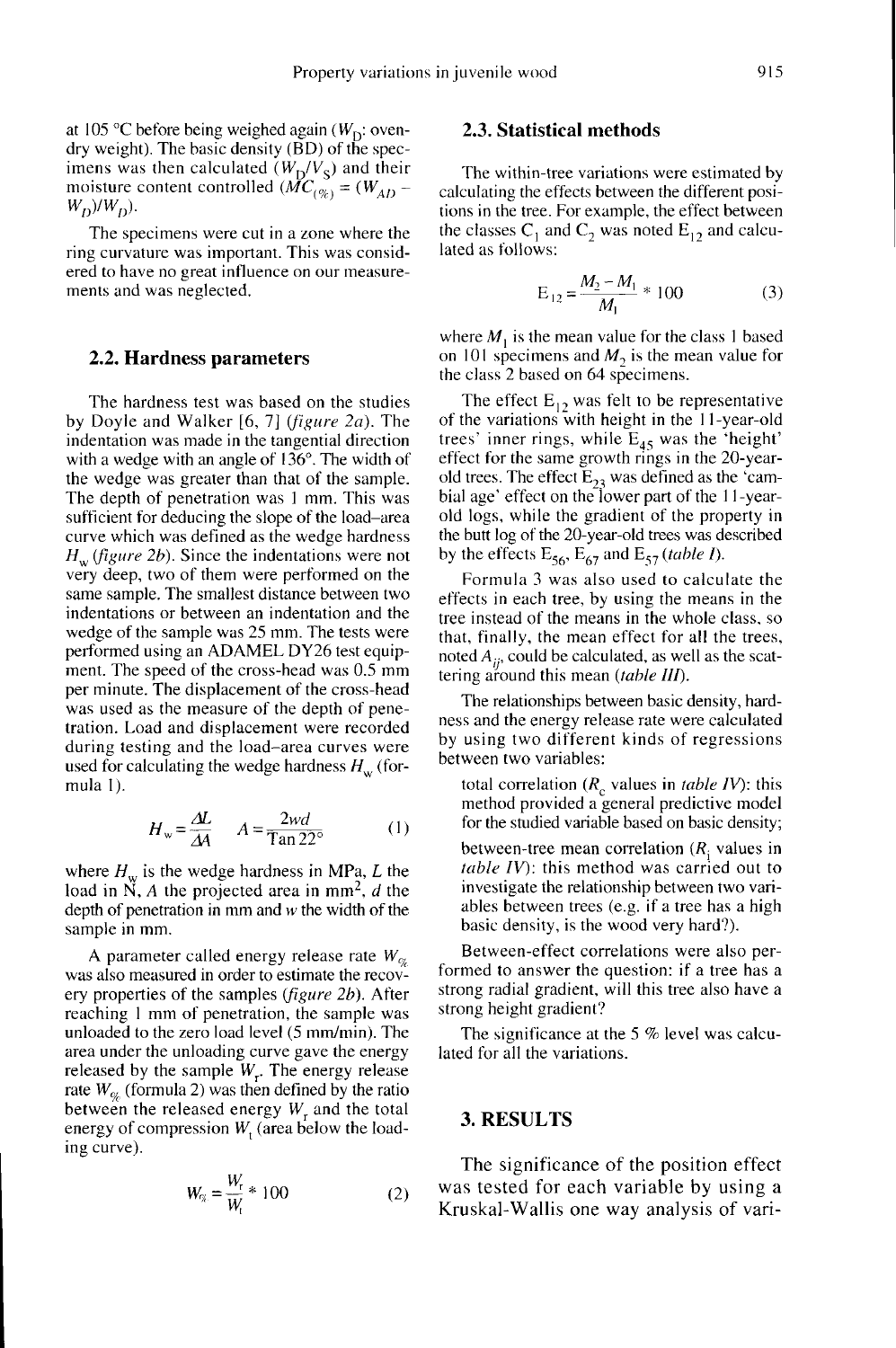| Effect                                                                | Tree age | Description of the effect                                         |
|-----------------------------------------------------------------------|----------|-------------------------------------------------------------------|
| $E_{12}$                                                              | Н        | height gradient $(6-2 \text{ m})$ in the inner rings $(1st-3rd)$  |
|                                                                       | 11       | radial variations (1st–6th ring) in the butt $log(2 m high)$      |
| $\textcolor{red}{\mathbf{E}_{23}}\\ \textcolor{red}{\mathbf{E}_{45}}$ | 20       | height gradient $(14-5 \text{ m})$ in the inner rings $(1st-3rd)$ |
| $E_{56}$                                                              | 20       | radial variations (1st-6th ring) in the butt $log(5 m high)$      |
| $E_{67}$                                                              | 20       | radial variations (4th–13th ring) in the butt $log(5 m high)$     |
| $E_{57}$                                                              | 20       | radial variations (1st-13th ring) in the butt $log(5 m high)$     |

Table I. Description of the different effects.

**Table II.** Mean value and coefficient of variation (CV) for the different classes, *n* is the number of specimens in the class.

| Tree age                          | Position | $\boldsymbol{n}$ |     | $H_w$ (MPa)   | $W_{\alpha}(\%)$ | <b>BD</b>      |
|-----------------------------------|----------|------------------|-----|---------------|------------------|----------------|
| Mean, $C_1$<br>$CV, C_1$          | 11       | top              | 101 | 7.42<br>0.09  | 28.97<br>0.05    | 0.333<br>0.057 |
| Mean, $C_2$<br>CV, C,             | 11       | base             | 64  | 8.45<br>0.12  | 25.99<br>0.07    | 0.338<br>0.059 |
| Mean, $C_3$<br>$CV, C_3$          | 11       | base             | 40  | 9.8<br>0.15   | 30.27<br>0.05    | 0.356<br>0.079 |
| Mean, $C_4$<br>$CV, C_4$          | 20       | top              | 67  | 8.59<br>0.12  | 25.98<br>0.06    | 0.336<br>0.054 |
| Mean, $C_5$<br>$CV, C_5$          | 20       | base             | 128 | 8.99<br>0.11  | 26.34<br>0.06    | 0.358<br>0.070 |
| Mean, $C_6$<br>$CV, C_6$          | 20       | base             | 126 | 10.66<br>0.13 | 31.27<br>0.05    | 0.375<br>0.056 |
| Mean, $C_7$<br>CV, C <sub>7</sub> | 20       | base             | 95  | 13.47<br>0.12 | 32.98<br>0.05    | 0.425<br>0.061 |

ance on ranks. This test can be applied when the normality test or the equal variance test has failed as was the case for the total distributions of hardness and basic density (fig ure 3). As the effect was significant (at the 5 % level) for all the variables, the mean values were calculated for each class and each variable (table  $II$ ), as well as the mean effects between classes ( $E_{12}$  ...  $E_{57}$ ). No significant changes in basic density were found with increasing stem height in the

core of the 11-year-old trees  $(E_{12})$ . However, hardness and energy release rate varever, hardness and energy release rate varied greatly with decreasing tree height  $(H_w:$ <br>  $F = +13.9\% \cdot W \cdot F = -10.3\%$ ) In the core of the 11-year-old trees (E<sub>12</sub>). How-<br>ever, hardness and energy release rate var-<br>ied greatly with decreasing tree height ( $H_w$ ;<br>E<sub>12</sub> = +13.9 % ;  $W_{\varphi_k}$ : E<sub>12</sub> = -10.3 %). In the<br>inner rings of the 20-year-old t density increased from the apex to the butt  $(E_{34} = +6.5 \%)$  and no variation was found in hardness and energy release rate.

Large radial variations were found from the pith to the bark in hardness (E<sub>57</sub> = +49.8 %), in basic density (E<sub>57</sub> = +18.7 %)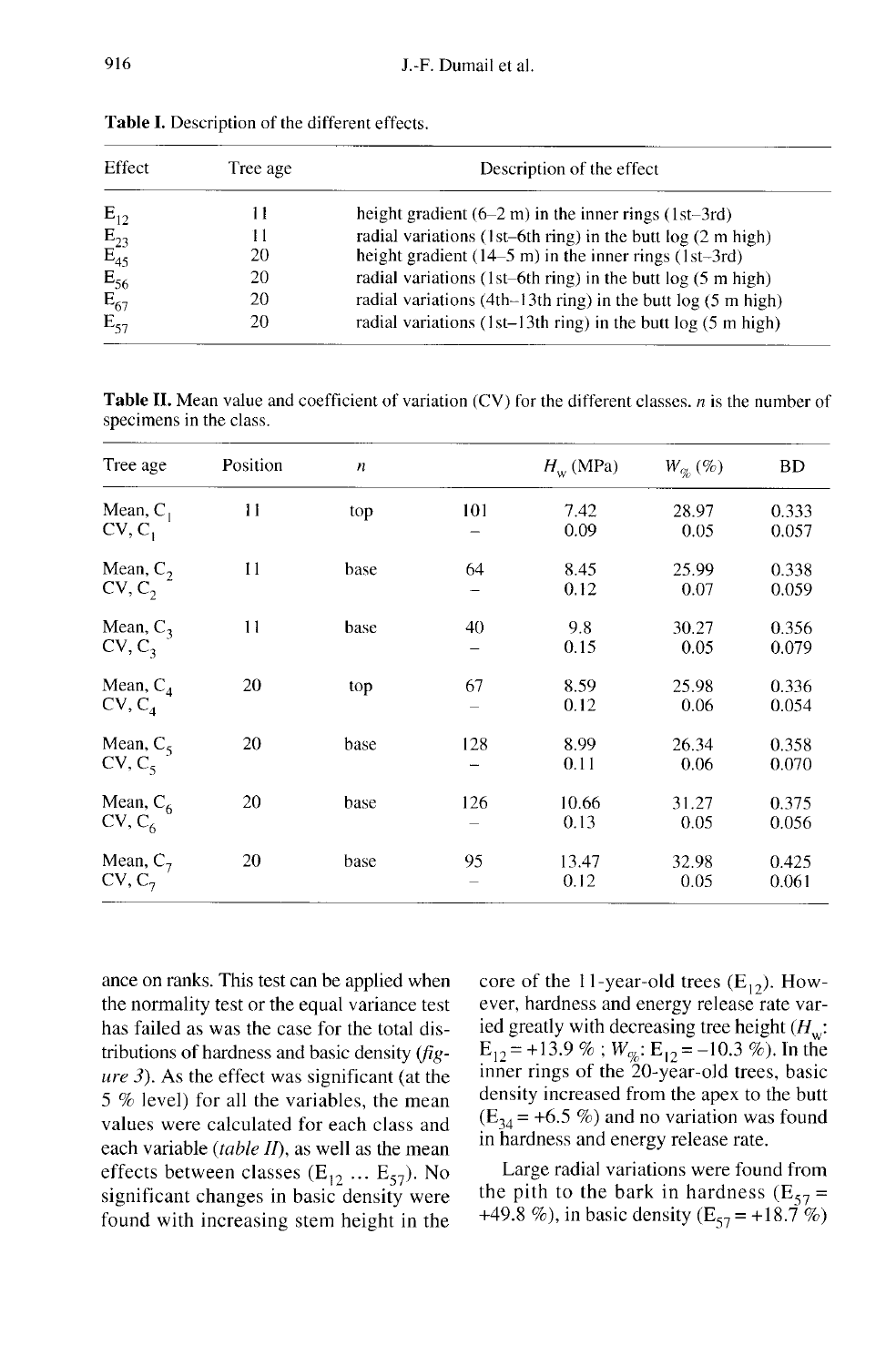

Figure 3. Distribution of basic density (a), hardness (b) and energy release rate (c). Number of specimens:  $n = 621$ .

and in the energy release rate ( $E_{57}$  = +25.2 %). Between the 1st and the 6th ring from the pith  $(E_{56})$ , hardness, basic density and the energy release rate increased by 16, 5.3 and 16.5 %, respectively. Between the 4th and the 13th ring from the pith  $(E_{67})$ , basic density increased by 13.3 %, hardness by 26.4 % and the energy release rate by 5.5 %. In the 11-year-old trees, a similar

trend was found. All the variables increased with distance from the pith (BD:  $E_{23}$  = +5.3 %;  $H_w$ :  $E_{23}$  = +16 %;  $W_{\%}$ :  $E_{23}$  = +16.5 %).

Table III gives the mean values, the coefficients of variation, the minimum and maximum of the effects calculated with the mean value for each tree  $(A_{12} \ldots A_{57})$ . The withintree variation appeared to be strongly depen-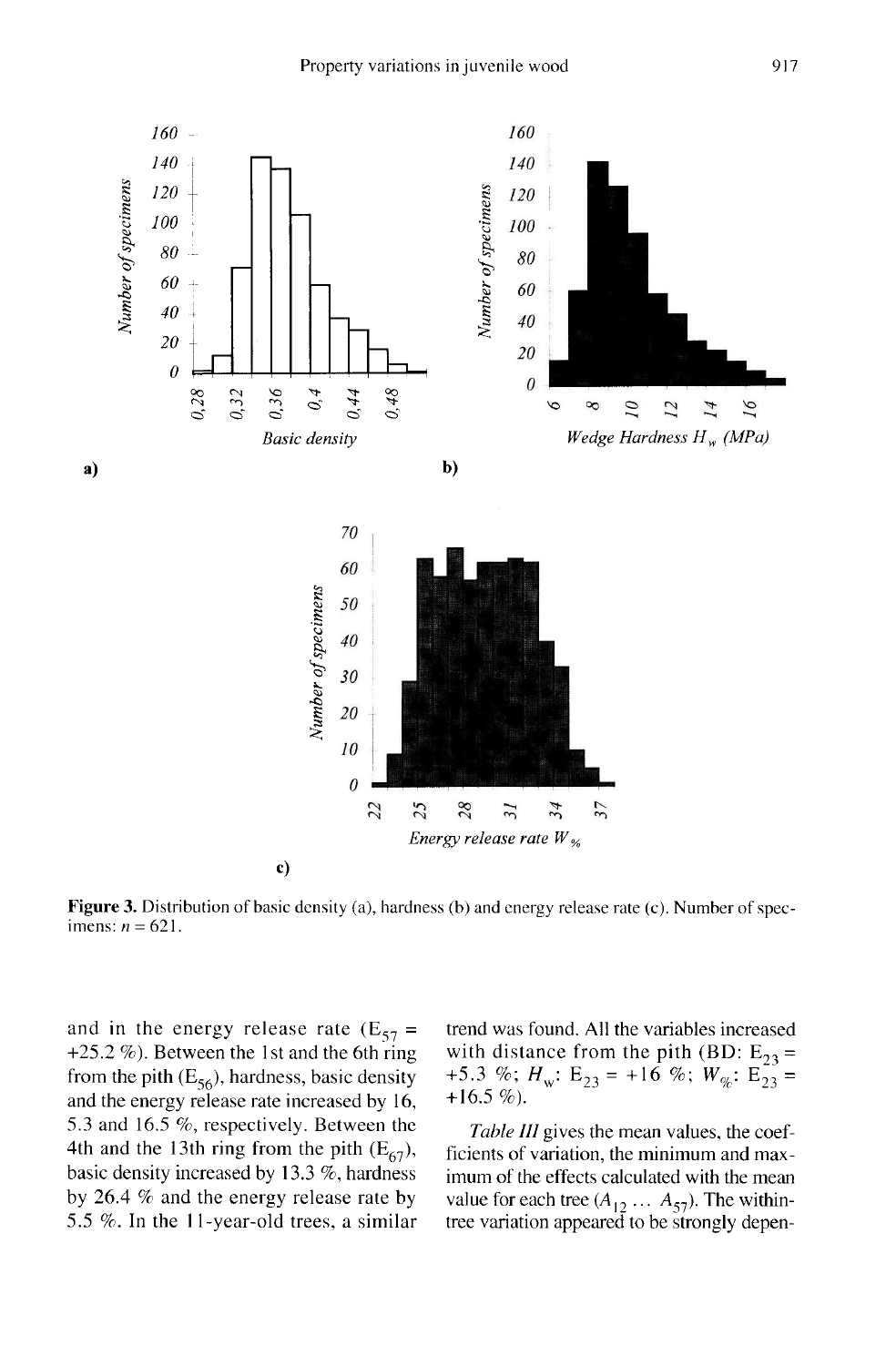|              |           | $A_{12}$ (%) | $A_{23} (\%)$ | $A_{45}$ (%) | $A_{56}$ (%) | $A_{67}$ (%) | $A_{57}$ (%) |
|--------------|-----------|--------------|---------------|--------------|--------------|--------------|--------------|
|              | mean      | 15.10        | 13.60         | 2.50         | 19.30        | 27.60        | 52.30        |
| $H_{\rm w}$  | CV        | 0.90         | 1.00          | 3.67         | 0.70         | 0.44         | 0.36         |
|              | min.      | $-10.40$     | $-13.00$      | $-14.00$     | $-0.30$      | 10.10        | 10.00        |
|              | max.      | 38.90        | 33.30         | 19.80        | 44.90        | 49.30        | 78.50        |
|              | mean      | $-9.30$      | 16.90         | 2.20         | 18.70        | 6.10         | 25.60        |
| $W_{\alpha}$ | <b>CV</b> | $-0.48$      | 0.43          | 2.08         | 0.25         | 0.57         | 0.22         |
|              | min.      | $-2.20$      | 6.60          | $-6.20$      | 9.50         | $-1.70$      | 14.40        |
|              | max.      | $-15.30$     | 34.50         | 8.40         | 25.80        | 14.50        | 39.20        |
|              | mean      | 2.30         | 4.30          | 5.20         | 5.40         | 13.90        | 20.00        |
| <b>BD</b>    | <b>CV</b> | 3.23         | 1.51          | 0.90         | 1.26         | 0.39         | 0.45         |
|              | min.      | $-9.30$      | $-7.20$       | $-2.40$      | $-5.40$      | 4.20         | $-1.50$      |
|              | max.      | 17.80        | 11.90         | 13.50        | 19.90        | 22.60        | 37.30        |

Table III. Mean values, coefficients of variation (CV), minimum and maximum values of effects, using the means of each tree.



Figure 4. Variability of the position effects for hardness. Means are represented by squares. The minima and the maxima are shown by thin lines and first and third quartiles by thick lines.

dent on the tree for all variables since the variability of the effects was very large (no statistical test has been performed owing to non-balanced sampling and missing values) (*figures* 4, 5 and 6).

The overall correlation between hardness and basic density was significant at the 5 % level:  $H_w = 55.80 BD - 10.60 with R = 0.94$ and  $n = 621$  (figure 7 and table IV and V). The relationship between basic density and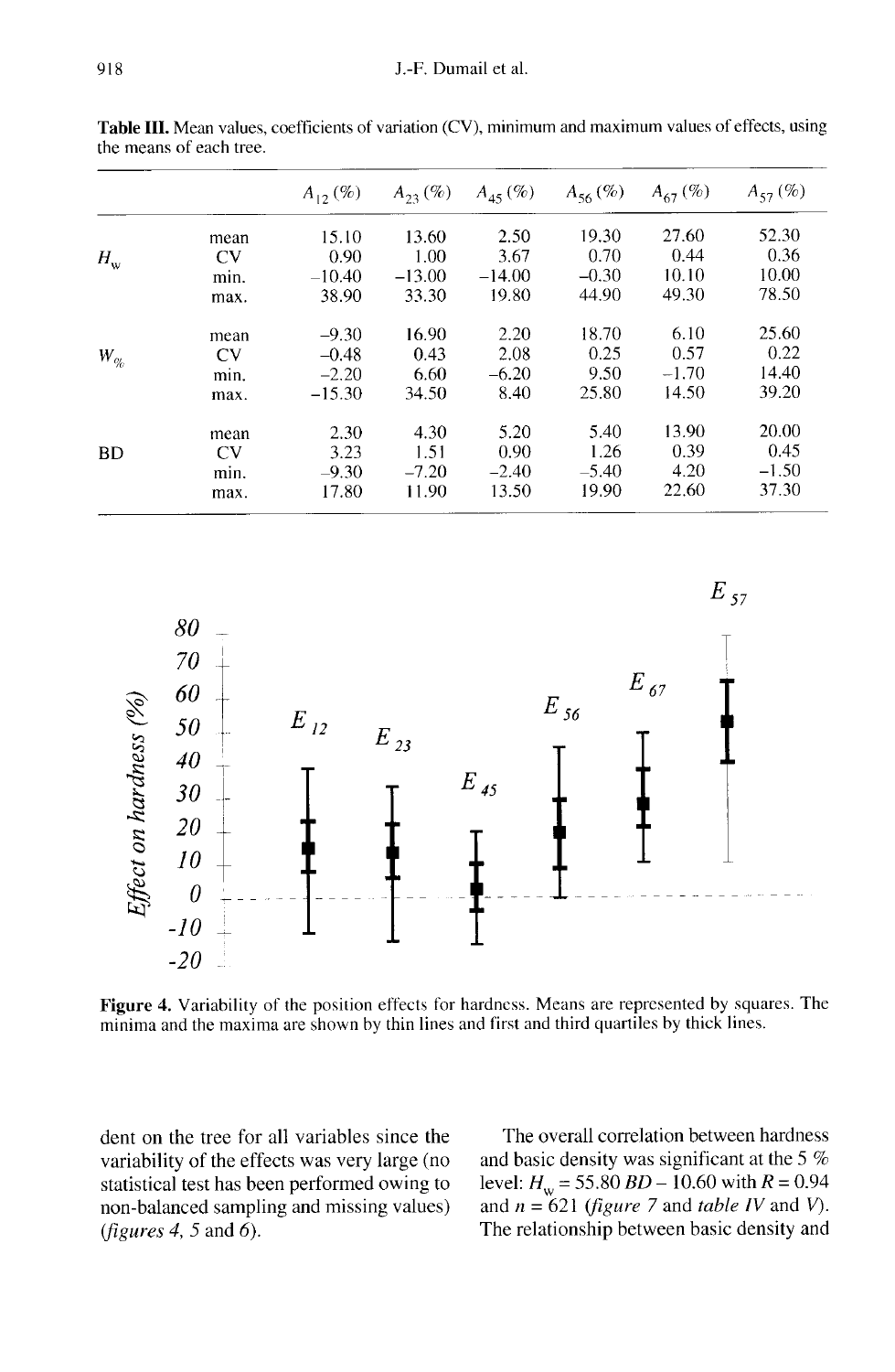

Figure 5. Variability of the position effects for the energy release rate. Means are represented by squares. The minima and the maxima are shown by thin lines and first and third quartiles by thick lines.



Figure 6. Variability of the position effects for basic density. Means are represented by squares. The minima and the maxima are shown by thin lines and first and third quartiles by thick lines.

hardness within each class was also highly significant ( $R_c$  in table IV). However, classes 1, 2 and 5 (inner growth rings below 6 m) had a slightly lower coefficient of correlation

than the other classes. The regression coefficients a and b were also lower for  $C_1$  and  $C_5$  (*table V*). Calculating the regressions<br>with the mean value of each tree in each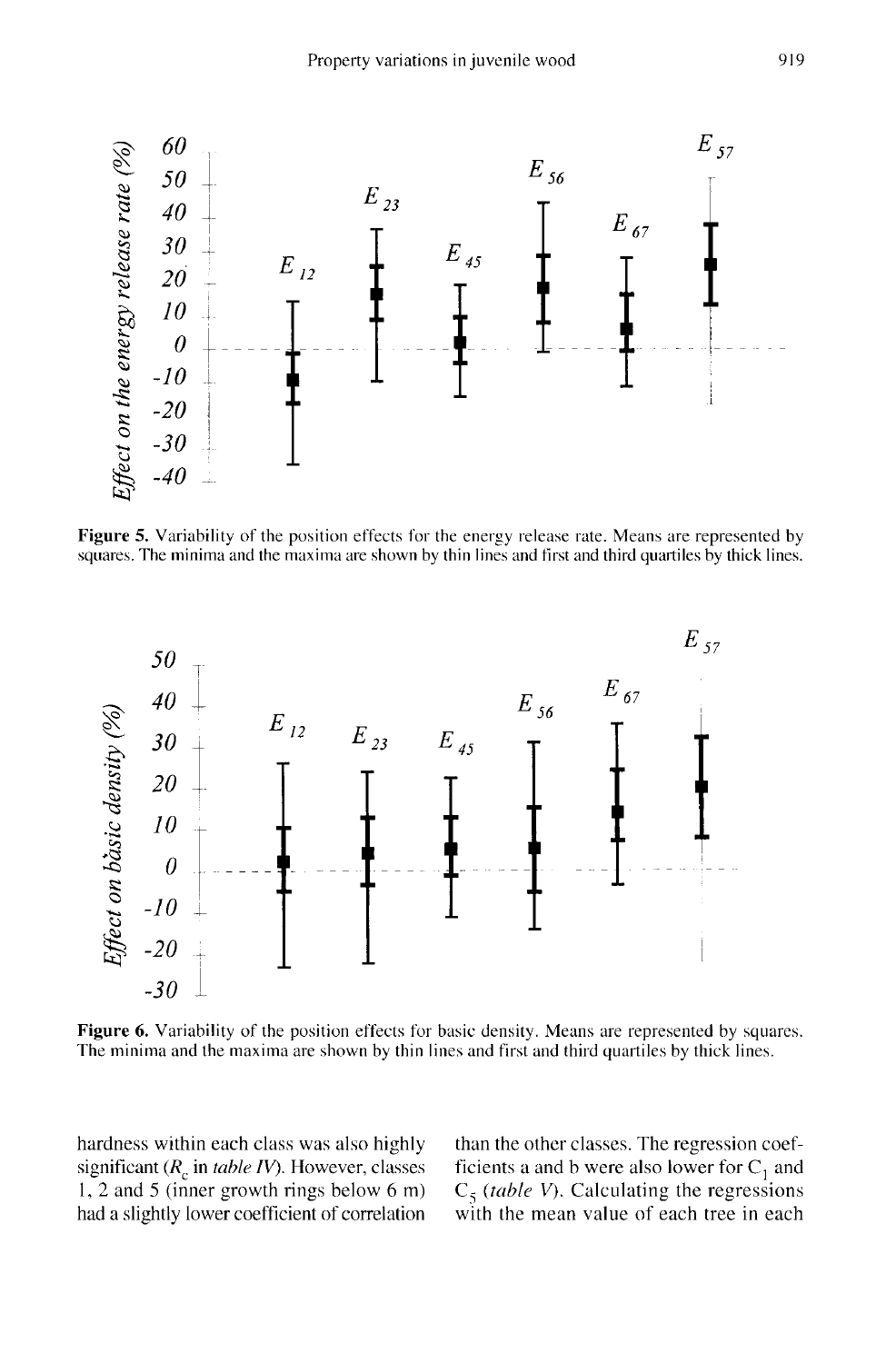

Figure 7. Relationship between basic density and hardness.  $H_w$  = 55.80 BD – 10.60,  $R^2$  = 0.88 and n = 621

Table IV. Coefficients of correlation between basic density and hardness, and basic density and the energy release rate for the different classes. N is the number of specimen in the class.  $R_c$  is the coefficient of correlation within the class.  $R_i$  is the coefficient of correlation calculated with the mean value of each tree in the class. The coefficients are shown if they are significant at the  $5\%$  level. The sign - means that the relationship is non-significant.

|                | $\boldsymbol{n}$ | $H_{\rm w}$ – BD: $R_{\rm c}$ | $H_{\rm w}$ – BD: $R_{\rm i}$ | $W_{q_c}$ – BD: $R_c$ | $W_{\alpha}$ – BD: $R_i$ |
|----------------|------------------|-------------------------------|-------------------------------|-----------------------|--------------------------|
| Total          | 621              | 0.94                          |                               | 0.59                  |                          |
| C1             | 101              | 0.86                          | 0.97                          | 0.46                  | 0.68                     |
| C <sub>2</sub> | 64               | 0.83                          | 0.86                          |                       |                          |
| C <sub>3</sub> | 40               | 0.92                          | 0.97                          | 0.41                  |                          |
| C <sub>4</sub> | 67               | 0.89                          | 0.95                          | 0.30                  |                          |
| C <sub>5</sub> | 128              | 0.73                          | 0.86                          |                       |                          |
| C6             | 126              | 0.93                          | 0.95                          | 0.18                  |                          |
| C7             | 95               | 0.91                          | 0.96                          | 0.27                  | 0.45                     |

class also gave high correlation coefficients  $(R<sub>i</sub>$  in table IV), except for classes 2 and 5 which were still particularly low.

In spite of this strong relation between hardness and basic density, it can be seen that a mean increase of 6.5 % in basic density (height effect  $E_{45}$ ) had no effect on hardness. This result also occurred for  $E_{12}$ : hardness increased by 13.9 % while no significant change was observed in basic density.

The energy release rate was generally poorly explained by basic density, once again especially for  $C_2$  and  $C_5$  (table IV). The regressions between energy release rate and hardness were not significant at all when considering each specific class, but the over-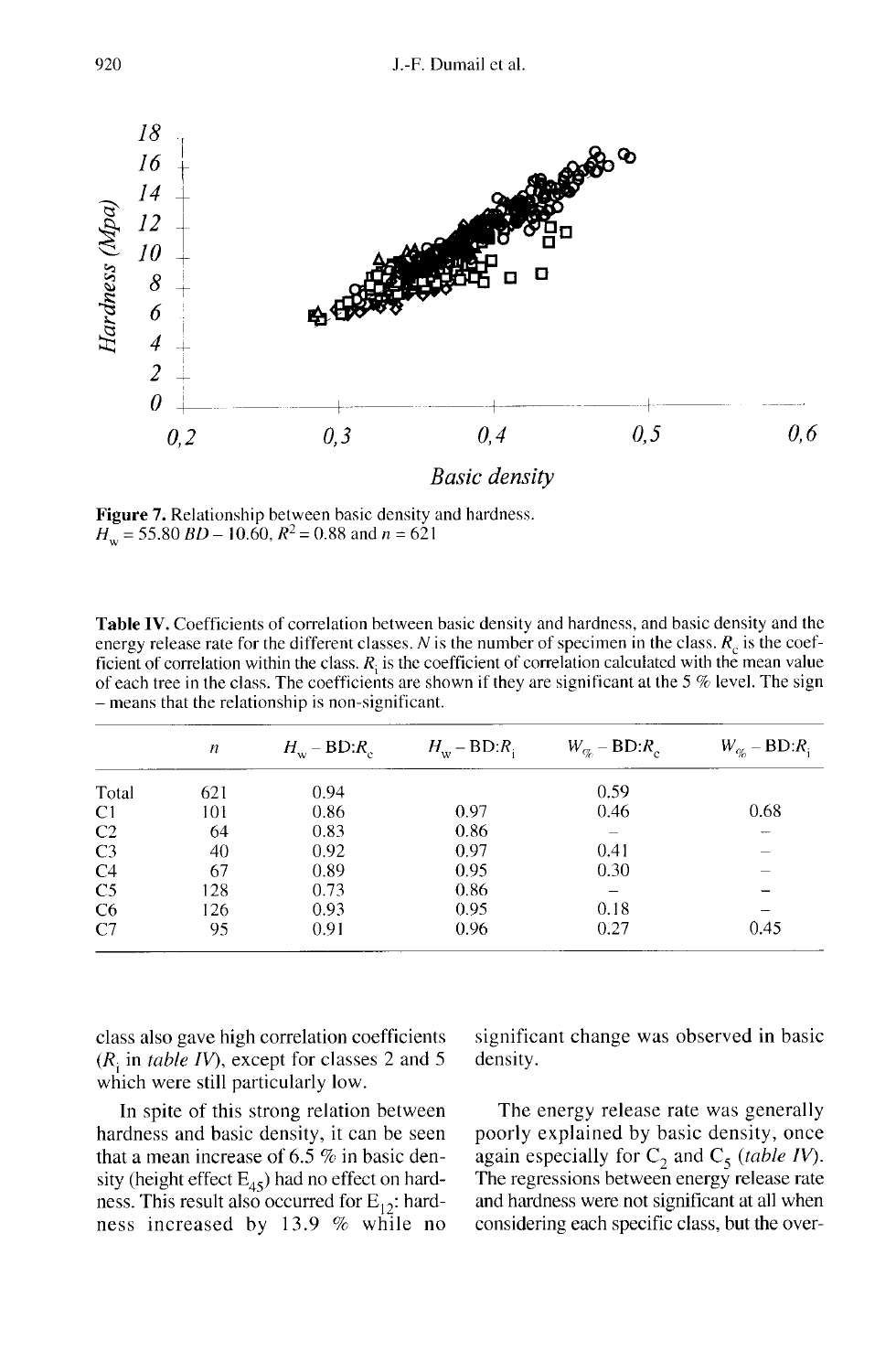|                | п   | Regression                                                                  | $R^2$ |
|----------------|-----|-----------------------------------------------------------------------------|-------|
| Total          | 621 | $H_w = 55.8BD - 10.6$                                                       | 0.88  |
| C1             | 101 |                                                                             | 0.74  |
| C <sub>2</sub> | 64  | $H_w^{\text{w}} = 31.67 \text{BD} - 3.14$<br>$H_w = 42.32 \text{BD} - 5.88$ | 0.68  |
| C <sub>3</sub> | 40  | $H_{\text{w}}^{\text{m}} = 46.76 \text{BD} - 6.83$                          | 0.85  |
| C <sub>4</sub> | 67  | $H_{\rm w}$ = 51.75BD – 8.81                                                | 0.79  |
| C <sub>5</sub> | 128 | $H_w = 29.07BD - 1.42$                                                      | 0.53  |
| C <sub>6</sub> | 126 |                                                                             | 0.86  |
| C7             | 95  | $H_w^{\text{v}} = 62.4BD - 12.75$<br>$H_w = 52.28BD - 10.02$                | 0.82  |

Table V. Best regressions between basic density and hardness within the classes. *n* is the number of specimens in the class.  $R^2$  is the coefficient of determination. The coefficient are shown if they are significant at the 5 % level.

Table VI. Coefficients of correlation  $R_i$  between the different effects in the tree for hardness, energy release rate and basic density. *n* is the number of trees in the class.  $R_i$  is calculated with the effect for each tree. The coefficients are shown if they are significant at the 5 % level. The sign – means that the relationship is non-significant.

| $R_{\rm i}$         | $\boldsymbol{n}$ | $H_w$ (MPa) | $W_{\alpha}(\%)$ | BD            |
|---------------------|------------------|-------------|------------------|---------------|
| $E_{45} - E_{56}$   | 17               | -           | 0.49             | 0.59          |
| $E_{45} - E_{57}$   | 16               |             |                  |               |
| $E_{45} - E_{67}$   | 16               |             |                  |               |
| $E_{67}$ - $E_{57}$ | 19               | 0.51        | 0.56             | 0.51          |
| $E_{56} - E_{57}$   | 19               | 0.70        | 0.68             | 0.79          |
| $E_{56} - E_{67}$   | 19               |             |                  | <b>Marine</b> |

all relationship  $H_w = 0.425 W_{\%} - 3.39$ ,  $r^2 =$ 0.39 tended to show that both properties increased in the same time. This was observed when studying the variations with distance from the pith but not when considdistance from the pith but not when considering the height effect:  $E_{57} = +49.8$  % for hardness while  $E_{57} = +25.2$  % for the energy distance from the ptin but not when considering the height effect:  $E_{57} = +49.8$  % for hardness while  $E_{57} = +25.2$  % for the energy release rate, but  $E_{12} = +13.9$  % for hardness while  $E_{12} = -10.3$  % for the energy rele release rate, but  $\vec{E}_{12} = +13.9$  % for hardness<br>while  $E_{12} = -10.3$  % for the energy release rate.

Regressions between the effects in each tree (table VI) were calculated in the 20-yearold trees. The relations were significant between  $E_{67}$  and  $E_{57}$  and between  $E_{56}$  and<br> $E_{56}$  and  $E_{57}$  and between  $E_{56}$  and E<sub>57</sub> for all variables. Variations with height<br> $E_{57}$  for all variables. Variations with height  $E_{45}$  were related to  $E_{56}$  for the energy release rate and basic density only. Concerning the 11-year-old trees, only nine trees were available for this analysis owing to missing values. Therefore, regressions were not carried out.

## 4. DISCUSSION

The occurrence of the height gradient in the tree is usually explained by the influence of root growth on wood properties of the butt log, the increase in physiological age of the apical bud and the variation in growth unit length with tree height. Consequently, it would be expected that the value of the height gradient was dependent on the position of the studied log (from the base or from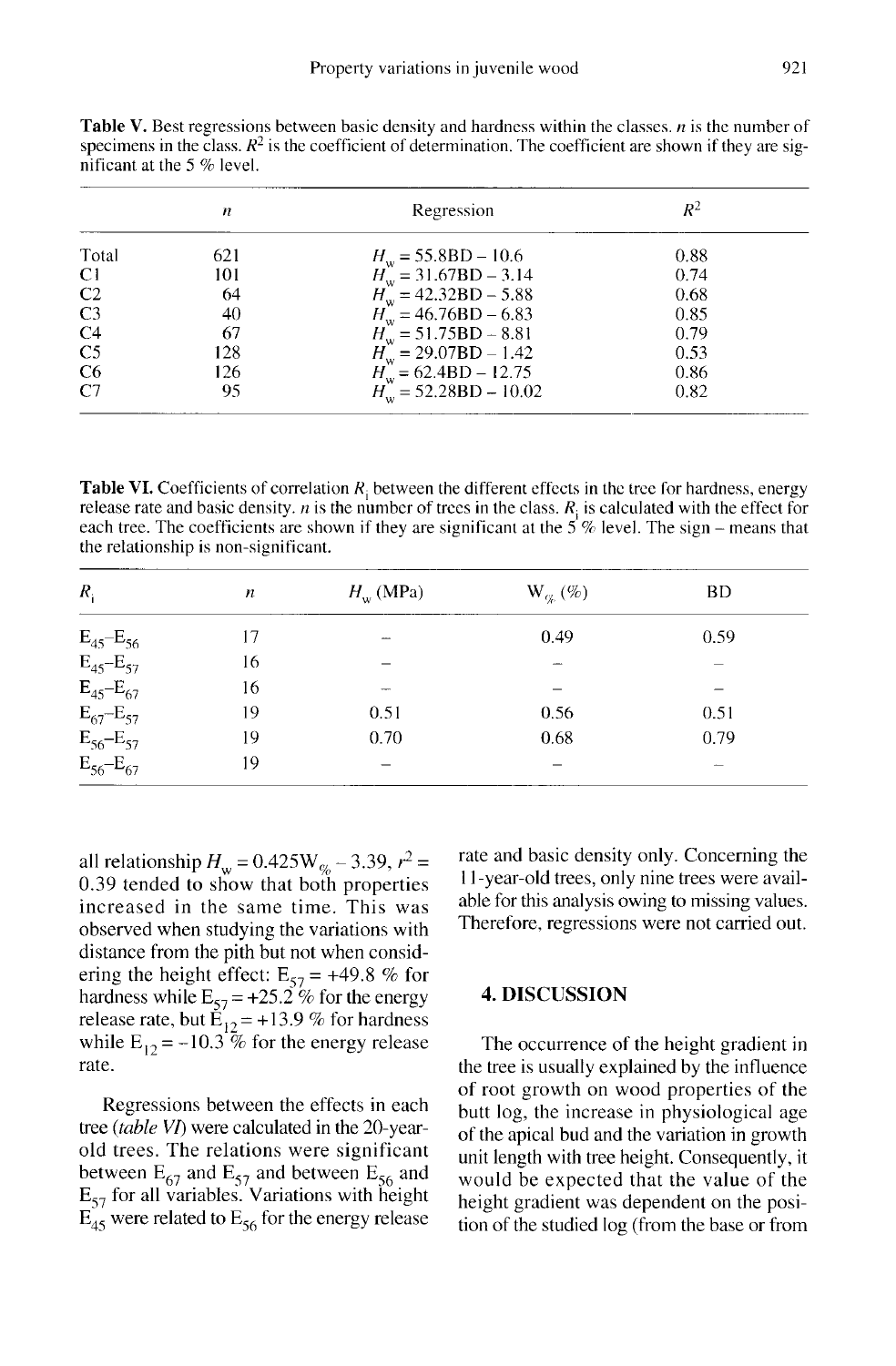the apex) and on the position of the studied growth ring from the pith. Megraw [13] observed such behaviour in Loblolly pine. Dumail and Castéra [9] found that basic density increased by 6 % when height decreased from 13 to 4 m in the inner growth rings of 20-year-old trees, but no difference was found in the inner growth rings of 11-yearold trees at a height of 1.8-5 m. In this study, similar results were found for basic density.

The basic density variations from pith to bark were significantly lower for maritime pine than for other hard pines, e.g. Radiata pine (increase of approximately +30 % in the first ten rings at 1.30 m [ 19]) or Loblolly pine  $(+50\%$  in the same zone [3]) but quite comparable to those found by Dumail and Castéra [9] on other growth units of the same trees (+17.3 %). However, there was, in these studies on maritime pine, no evidence that the variations did not continue beyond the thirteenth ring. Polge [17] and Radi [18] suggested a limit of about 12 years between juvenile and mature wood for maritime pine, but no information was available on the variability of this limit for this species. It was felt on the basis of studies on other species that the scattering could be important [1, 11].

The high variability of the variations with tree height or with distance from the pith suggested that the effects, as well as the shape of the gradients, were genetically controlled. Such a possibility would enable a tree to be selected not only on the basis of the property itself, but also by considering its radial and height gradient. A similar result was found for the cambial age effect on density by Dumail and Castéra [9]. Nevertheless, this selection would only be relevant if the property and its radial gradient were inheritable. A narrow-sense heritability of 0.44 for basic density values in the juvenile zone of maritime pine (from the pith to the 12th growth ring) was reported in Nepveu [14]. Similar results have been found by Matziris and Zobel [12] on juvenile wood of Loblolly pine, Nicholls et al. [16] on 14 year-old Radiata pines and Nicholls et al. [15] on maritime pine. Burdon and Harris [5] found significant repeatabilities for pith to bark density gradients but not for height gradients in 12-year-old Radiata pine.

The hardness-density relationship is known to be highly significant when density varies in a wide range [7, 20]. This was verified in this study though the range was not as wide as that considered by these authors. The relationship within a specific class, and consequently on a lower range of density, was also highly significant though it was not as strong. Furthermore, the relationships were also valid between trees. Density was therefore a dominant determinant of hardness, but it was thought that the relationships could have been improved by considering other determinants. In the inner rings below 6 m (classes 1, 2 and 5), the relationships were slightly poorer than in the other positions and in  $C_1$  and  $C_5$ , the coefficients  $a$  and  $b$  of the regressions were quite low. This suggested that, within these classes, the hardness was not as sensitive to density variations as within other classes, perhaps due to the particular structure of this wood, known to differ from that of normal wood (a high percentage of earlywood, no real latewood and a higher intra-ring homogeneity) and which can induce a different behaviour during the indentation of the tool. It was again in these inner rings that one could observe a mean variation in hardness without any change in density and vice-versa.

The relationship between hardness and the energy release rate was not significant when each class was considered separately. However, when studying the total sample, a significant linear relation was found  $(r^2 =$ 0.39). Therefore, in a sufficiently wide range of hardness, it could be supposed that the energy release rate increased with hardness (even if this increase was controlled by other parameters which varied with hardness). Thus permanent damages would increase if hardness decreased.

Finally, hardness decreased from 13.5 to 9 MPa between the eleventh and the sec